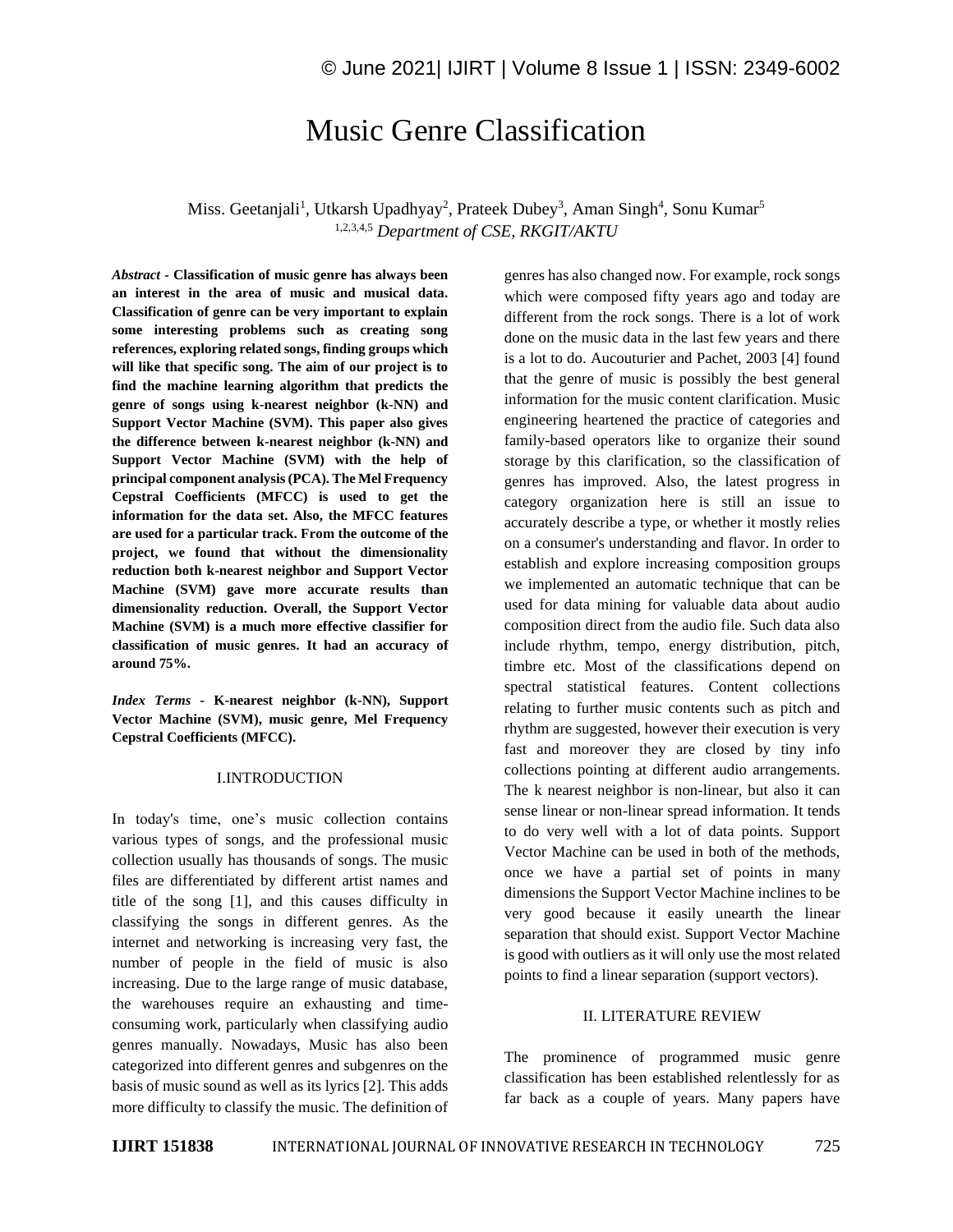expected frameworks that either model songs as a whole or apply SVM to build models for classes of music. Below some of the similar work is mentioned. Kris West and Stephen Cox [10] in 2004 planned a confounded classifier on many sorts of sound elements. They demonstrated efficient outcomes on 6 way type characterization errands, with almost 83% grouping attention on behalf of their greatest framework. As indicated by them the detachment of Reggae and Rock music was a different issue for the component extraction plan which was assessed by them. They also shared comparative phantom characteristics as well as comparable capacity of harmonic to nonharmonic material. Aucouturier & Pachet [11] perform on single songs through Gaussian combination Model (GMM) [12] and apply Monte Carlo conduct to assess the KL divergence [11] among them. Their structure was focused on an audio information restoration structure where the position is calculated in articulations of recovery perfection. Authors did not apply a propelled classifier, as their results are positioned by k-NN. They move some important part sets for a few models that we use in our scanning, in particular the MFCC.

A wide scale of information is invisible inside a music waveform which ranges from audible to perceptual. In a trial by Logan and Salomon they arrange playlists with the closest neighbors of a seed song. As specified by them they represent a technique to scan songs constructed exclusively in light of their sound material. They evaluate their separation measure on a database of more than 8000 songs. Preliminary goal and subjective result demonstrated that their separation calculates numerous parts of emotive comparability. For the twenty songs evaluated by two clients they saw that all things advised 2.5 out of the main 5 songs returned are perceptually equivalent. They additionally notice that their estimate is powerful to basic humiliation of the sound.

## III. METHODOLOGY

Before starting, we added necessary toolboxes to the search path of MATLA. These were as follows:

- 1. Utility Toolbox.
- 2. Machine Learning Toolbox.
- 3. Speech and Audio Processing Toolbox.
- 4. Automatic Speech Recognition Toolbox.

We wrote a script to read in the audio files of the hundred tracks per category and removed the MFCC features used for individual tracks. We additionally decreased the dimension of each track because removed features are based on MFCC's statistics [8] comprising mean, std, min, and max along respectively dimension. Since MFCC has 39 dimensions, the removed file-based features have 39\*4=156 dimensions.

To finish we used k-NN and SVM machine learning techniques via compact features as well as with all features set of each track.

# *Feature Extraction*

For every song, we differentiate the comparing feature vector for classification. We used the function mgcFeaExtract.m (which MFCC and its measurements) for feature removal. We additionally put all the dataset into a single variable —dataset which is less demanding for further griping which includes classifier development and assessment. Since the feature removed is extensive, we just loaded the dataset.mat. As discussed above the removed features are based on MFCC's, so the removed file-based features had 39\*4=156 dimensions.



*Fig: Processing of the project*

# *Data Visualization*

Since we had all the necessary information stored in ―dataset‖, we tried different functions of machine learning toolbox for data visualization and classification. For example, we displayed the size of each class.

#### IV. ALGORITHMS

#### A. *K-Nearest Neighbour (k-NN)*

The first machine learning technique we used was the k-closest neighbors (k-NN) [5] as it is very famous for its simplicity of implementation. The k-NN is by design non-linear and it can detect direct or indirect spread information. It also inclines with a huge amount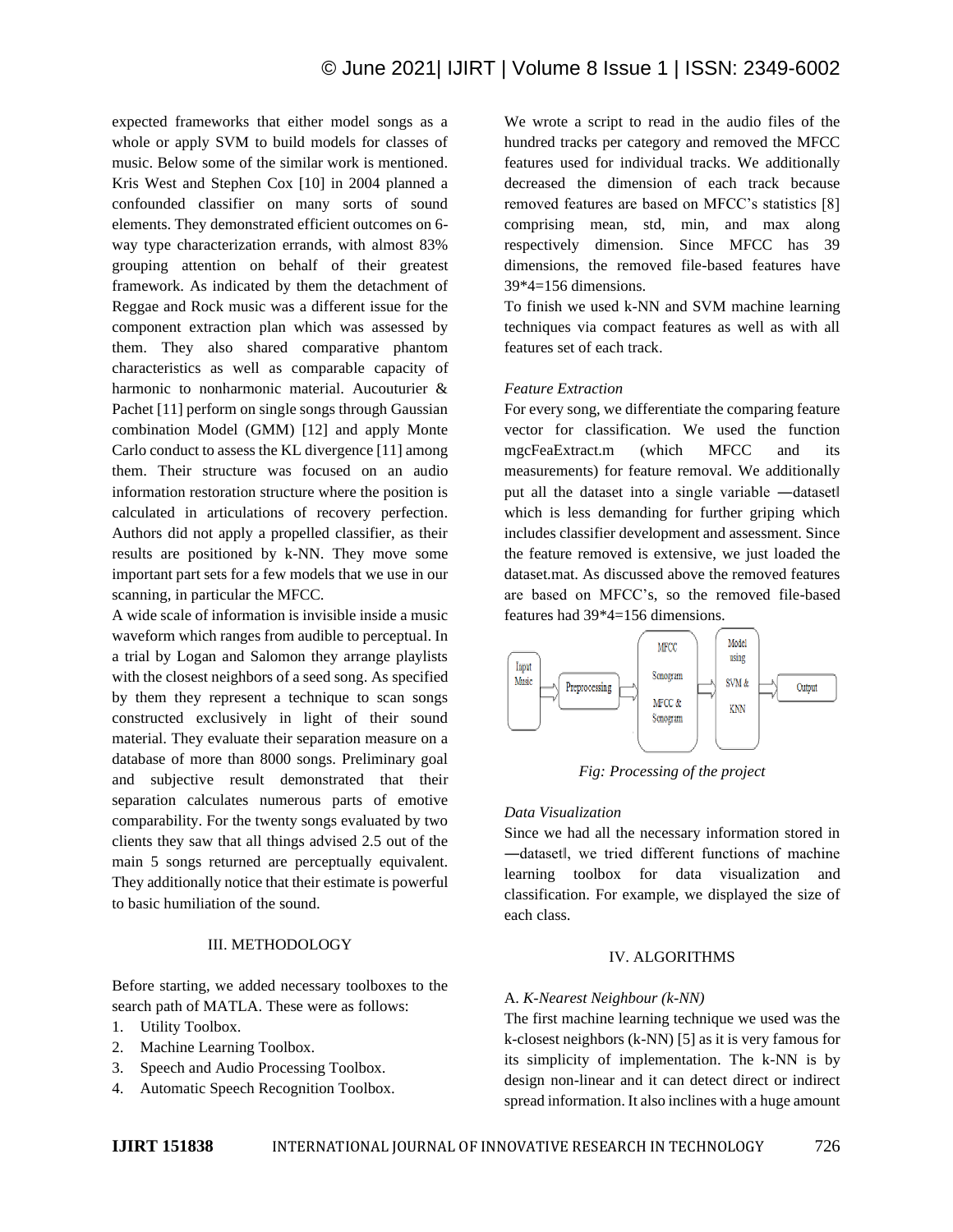of data. The essential calculation in our k-NN is to measure the distance between two tunes. We handled this by methods of the Kullback-Leibler divergence [10].

# B. *Support Vector Machine (SVM)*

The second technique we used is the support vector machine [6] which is a directed organization method that discovers the extreme boundary splitting two classes of information. During this the information is not directly distinct in the feature space; if this is the case then they can be put into an upper dimensional space through the method of Mercer kernel. Actually, the internal results of the information focused in this higher dimensional space are essential, so the projection can be understood if such an inner item can be figured forthrightly.



*Fig: K-NN Algorithm*

#### V. DATASET

Music Analysis, Retrieval, and Synthesis for Audio Signals (Marsyas) is an open source World Wide Web for sound handling with particular complement on audio data uses. For our examinations we used the GTZAN dataset which has an anthology of thousand sound files. Each of the files is thirty seconds in length. Ten genres are attending in this dataset comprising hundred tracks each. Each track has a 16-bit audio file 22050 Hz Mono in .au format [10]. We have chosen ten genres: blues, classical, rock, jazz, reggae, metal, country, pop, disco and hip-hop. Our total data set consists of more than 1000s of songs files.



*Fig: Sample of few music genres*

#### VI. CONCLUSION

The precision of classification by various genres and different machine learning algorithms is different. The success rate of SVM was 83% but the blues genre was miscalculated as a rock or metal genre. The k-NN did inadequately while comprehending blues with a recognizing percentage of 49%. The SVM also misidentified the classical genre like jazz or hip-hop, but the rock genre was accurately observed with an achievement rate of 94%. The K-NN did also well when specifying classical with a success rate of 90%. Furthermore, the SVM did also well with comprehending entire classifications but on the other hand it also incorrectly specified disco with rock and reggae with hip-hop. The success rate of the country was 70% but with the rock genre, it was just 12%. The Hip-hop genre had a success rate of 74% but had difficulty distinguishing between reggae with the highest inaccuracy of 14%. Jazz was recognized with a precision rate of 90% but had difficulty in comprehending classical genres. Rock has the lowest success rate of 59% having drawbacks with many other genres.

# **REFERENCES**

- [1] Chathuranga, Y. M., & Jayaratne, K. L. (2013). Automatic Music Genre Classification of Audio Signals with Machine Learning Approaches. GSTF International Journal of Computing, 3(2).
- [2] Serwach, M., & Stasiak, B. (2016). GA-based parameterization and feature selection for automatic music genre recognition. In Proceedings of 2016 17th International Conference Computational Problems of Electrical Engineering, CPEE 2016.